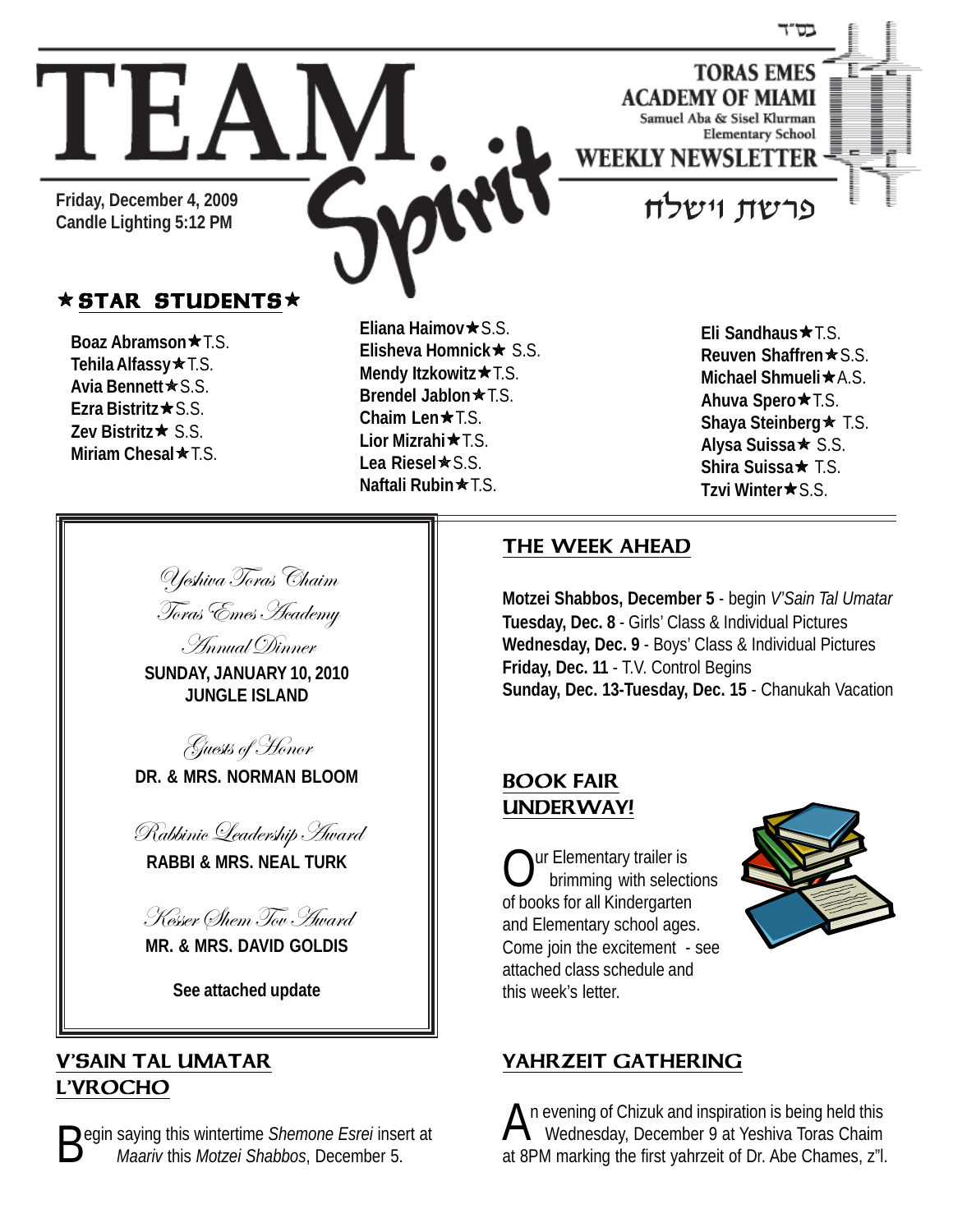## READY, SET,.......SMILE!

ndividual and class pictures are<br>this Tuesday, December 8 this **Tuesday, December 8** for the girls and **Wednesday, December 9** for the boys. Please remember to wear your official school uniforms. All orders must be sent to the office, with payment, on **Monday, December 7.** One or two volunteers are



needed to help organize the picture taking on Tuesday and Wednesday. Please call Rabbi Baumann.



To Mr. and Mrs. Shlomo Ritterman and family on the Bar Mitzvah of their son Tzvi.

o Dr. and Mrs. Allan Jacob on the birth of a granddaughter, born to their son, our alumnus, Danny and Dasi Jacob.



#### CHOSEN WORDS

**N** e hope you are enjoying this year's editions of "The  **Chosen Words,"** which appear in this TEAM Spirit newsletter. This inspirational newsletter by the Chofetz Chaim Heritage Foundation enhances your homes every other *Erev Shabbos*. An opportunity for sponsorship of this newsletter is available and your help would be greatly appreciated. The \$360 sponsorship, in memory, in honor of, or for a *Refuah Shelaima*, will be printed at the bottom of each Chosen Words that appears in our weekly newsletter for the entire school year.

#### REFUAH SHELAIMA

- ¨Miriam *bas* Malka
- ¨ Ruchama Aliza Sara Chana *bas* Esther Leba
- ¨ Bina *bas* Chaya
- ¨ Libba *bas* Fayga
- ¨ Tova *bas* Rochel
- ¨ Rachel Leah *bas* Guta Raizel
- ¨ Chaviva *bas* Simcha
- ¨Mordechai *ben* Ora Yehudis
- ¨ Yosef *ben* Simcha
- ¨ Yossi Yosef *ben* Etti Esther

#### MAZEL TOV

To Mr. and Mrs. Barry Tokayer<br>and family on the engagement of their daughter, our alumna, Esti to Jake Asher of Los Angeles.



## PROJECT D.E.R.E.C.H.

This week's theme is **Not Speaking Before Adults**. ` Weare learning about the proper way to act respectfully when conversing with adults.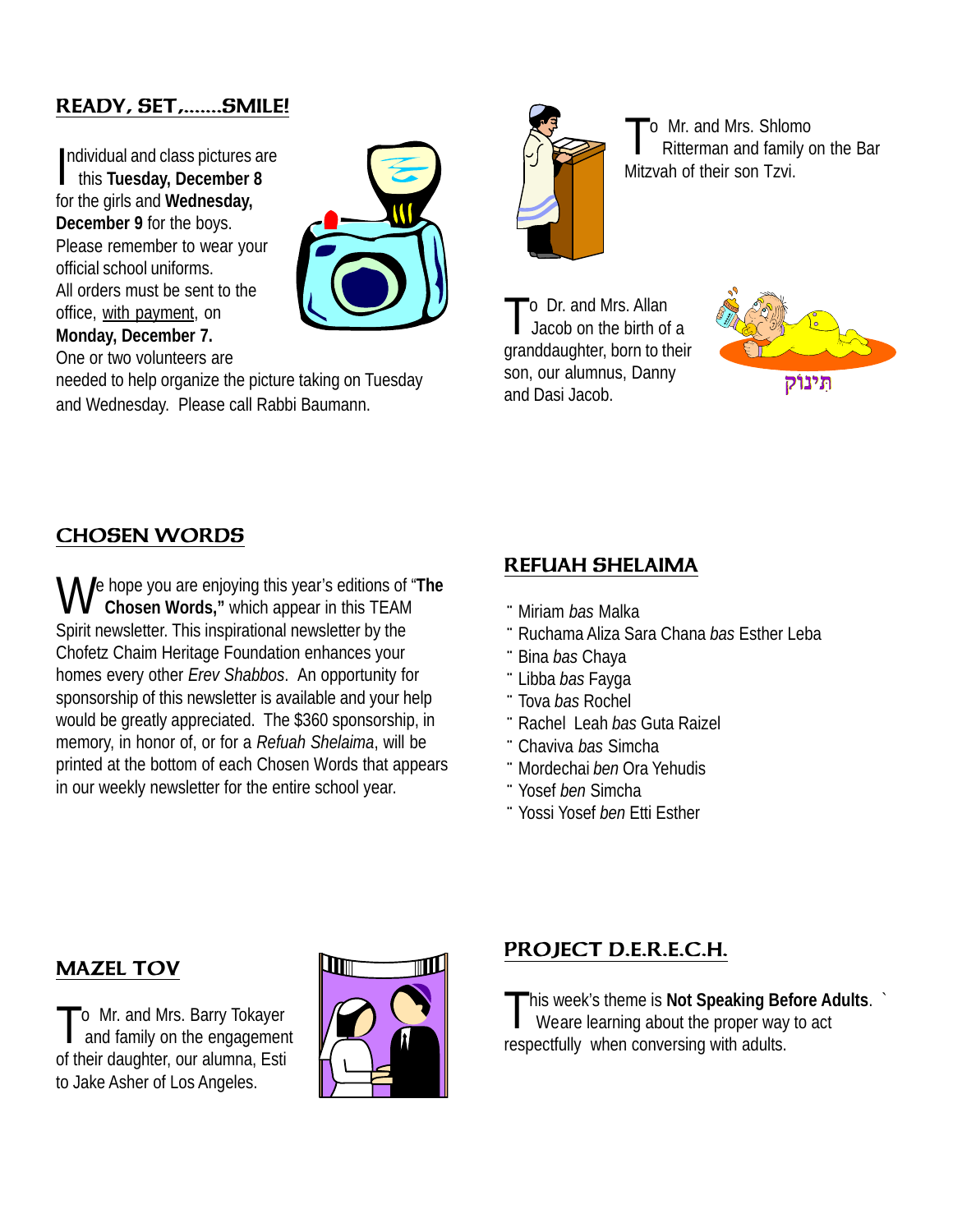## 4G SIYYUM

**Yasher Koach to Mrs. Fried's fourth grade girls who** completed Parshas Vayeshev and will have a Gala Siyyum next week.

#### GIFTS FOR TEACHERS - FINAL OPPORTUNITY!

This Monday, December 7 is your final opportunity to show your appreciation to the teachers and have your name included on the beautiful letter that the teachers will receive along with their gifts.

## CHANUKAH TOY DRIVE - LAST CALL!

**Nur Parents**  Association is undertaking a Chanukah project that will bring joy to needy children in our school and our community. We are collecting monetary donations in order to purchase beautiful,



educational, age appropriate Chanukah gifts. We urgently need your donations in order to make these gifts possible! You can still send in your cash or checks (made out to Toras Emes) on Monday. For more information please call Rachel Breier at 305.999.9666. Please help us help our kids!

## CHANUKAH BOUTIQUE - A HUGE SUCCESS!

espite the recession (or maybe because of it) the Second Annual Chanukah Boutique on Wednesday evening was a resounding success. Hundreds of guests took advantage of the opportunity to purchase a huge variety of great gifts at amazing prices from nearly 25 vendors. Our thanks to the dynamic co-chairs, Mrs. Devorah Lehrer and Mrs. Bryna Roth, for once again this year making the Boutique an event not to be missed.

## PROJECT S.I.R. ARRIVES AT TORAS EMES

**N** early 30 teachers stayed well into the evening this past Tuesday and Wednesday as they were introduced to an innovative reading program that could have a significant positive impact on reducing reading challenges for students. Presented by Dr. Jed Luchow, senior consultant to the Board of Jewish Education of New York, and designer of Project S.I.R. - Success In Reading. Our staff - Early Childhood and Elementary, Judaic and Secular - was united in their praise for, and enthusiasm about, the potential of Dr. Luchow's approach. He will return in February to continue the training sessions. A DVD about the program and its impact is available for viewing at the school. Anyone interested - please contact Dr. Lerer.

## MASMIDIM PROGRAM

ur new voluntary Mishmar Program for boys' grades 4 and 5 is off to a great start. The participants were able to choose which Mesechta in Mishnayos they wanted to learn to help them advance in our 3 month long Limud Mishnayos Program. See our Masmidim in action!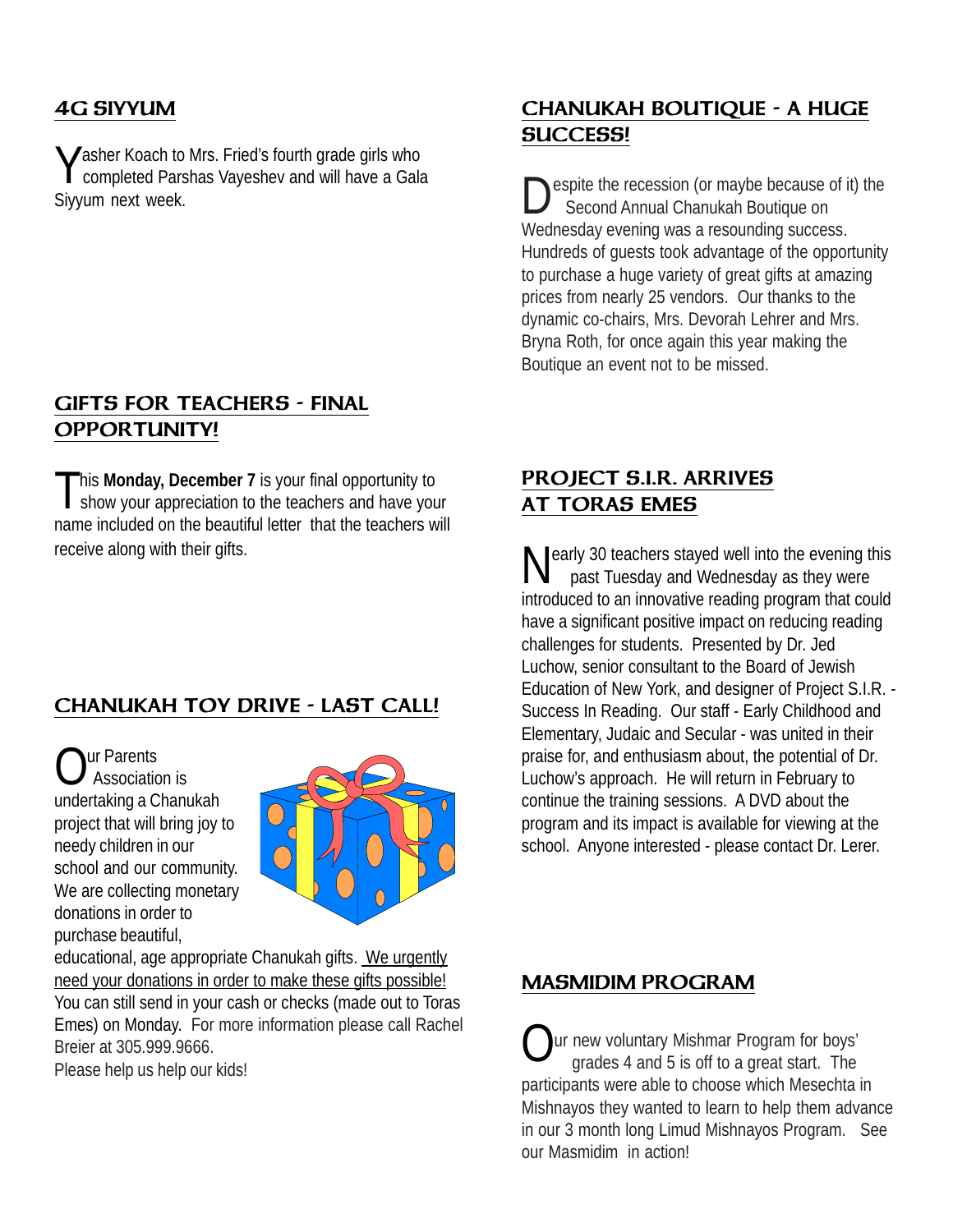# 25th Annual Dinner & Journal Campaign Update

Rabbinic Leadership Award Rabbi & Mrs. Neal Turk Kesser Shem Tov Award David & Chanu Goldis Guests of Honor Dr. Norman & Naomi Bloom

Campaign Goal \$1,000,000 Raised to date \$68,000

| Mr. & Mrs. Marcos Lapciuc        | 11,000.00 | Dr. & Mrs. David Galbut        | 180.00 |
|----------------------------------|-----------|--------------------------------|--------|
| Mr. & Mrs. Larry Hellring        | 10,000.00 | Dr. & Mrs. Robert Galbut       | 180.00 |
| Dr. & Mrs. Shmuel Katz           | 10,000.00 | Rabbi & Mrs. Akiva Grunblatt   | 180.00 |
| Anonymous                        | 7,500.00  | Mr. & Mrs. Steven Jacoby       | 180.00 |
| Anonymous                        | 5,000.00  | Rabbi & Mrs. Joshua Levy       | 180.00 |
| Mr. & Mrs. Terry Chemtov         | 3,600.00  | Drs. Dov & Debra Linzer        | 180.00 |
| Mr. & Mrs. Harvey Lichtman       | 3,600.00  | Mr. & Mrs. Warren Schwartz     | 180.00 |
| Mr. & Mrs. Samuel Kacev          | 2,500.00  | Mr. & Mrs. Binyomin Yovits     | 180.00 |
| Mr. & Mrs. Ricardo Nevarez       | 2,500.00  | Mr. & Mrs. Moshe Zlotnick      | 150.00 |
| Mr. & Mrs. Moshe Mandel          | 1,800.00  | Dr. & Mrs. Daniel Delcastillo  | 100.00 |
| Mr. & Mrs. Albert Reichmann      | 1,800.00  | Rabbi & Mrs. Peretz Goldenberg | 100.00 |
| Drs. Alexander & Susan Lurie     | 1,000.00  | Mr. & Mrs. Harold Granek.      | 100.00 |
| Drs. Sheldon & Miriam Greenberg  | 1,000.00  | Rabbi & Mrs. Joseph Grunblatt  | 100.00 |
| Mr. & Mrs. Stanley Rosenblatt    | 1,000.00  | Dr. & Mrs. Sheldon Meth        | 100.00 |
| Dr. & Mrs. Fred Wittlin          | 1,000.00  | Rabbi & Mrs. Aryeh Rockove     | 100.00 |
| Mr. & Mrs. Julius Sand           | 500.00    | Mr. & Mrs. Akiva Schein        | 100.00 |
| Mrs. Bessie Galbut               | 360.00    | Mr. Henry Schmidt              | 100.00 |
| Mr. & Mrs. Abraham Getzel        | 250.00    | Judith Shmidman                | 100.00 |
| Dr. & Mrs. Angel Tropp           | 250.00    | <b>Assorted Donations</b>      | 385.00 |
| Mr. Seth & Dr. Kimberly Frohlich | 180.00    |                                |        |

We encourage all parents to participate in this campaign by placing their personal ad and by soliciting friends, family and business acquaintances. Personal or solicited ads will be applied towards your give/get obligation.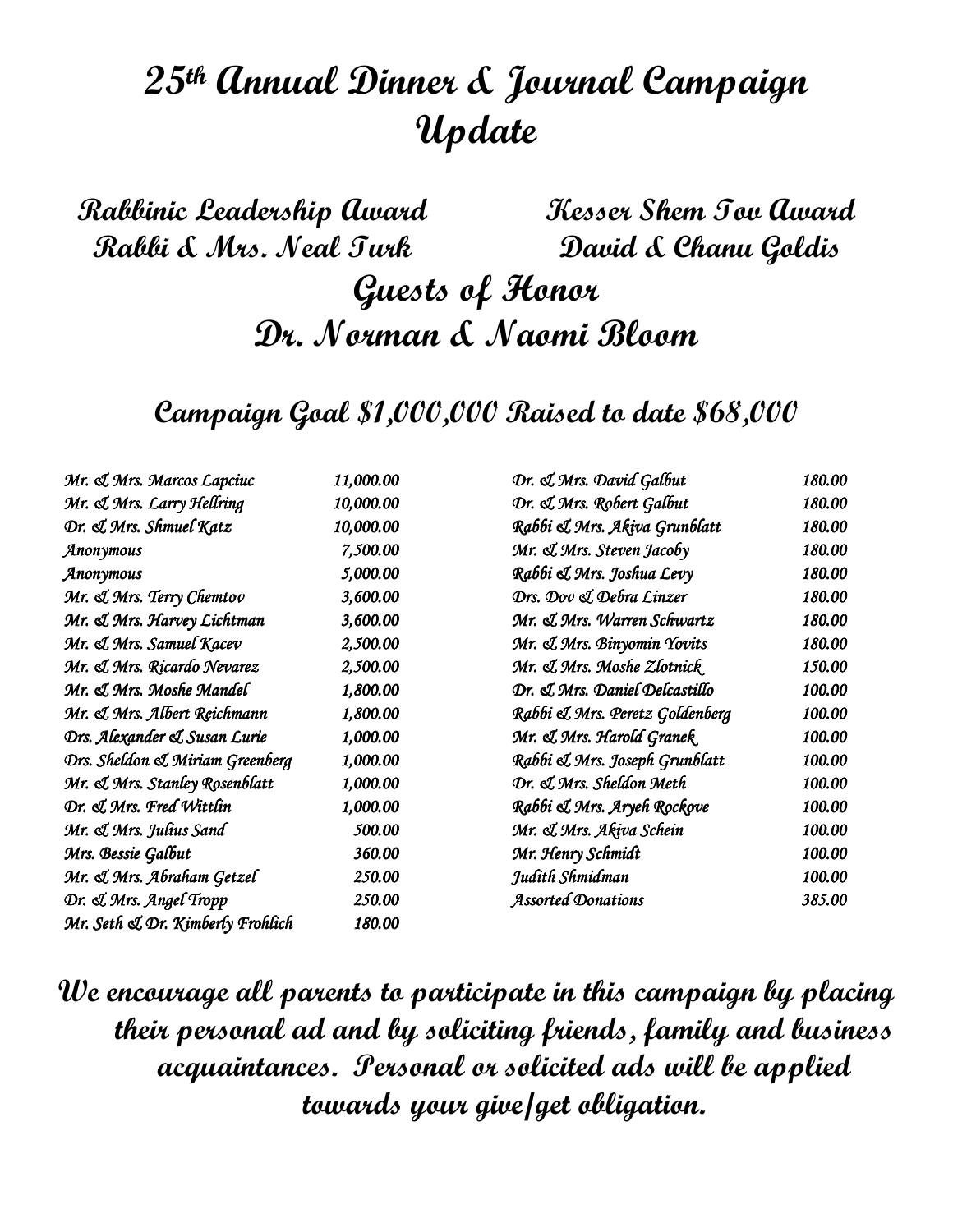Anyone who raises their \$1,000 give or get will receive two complimentary tickets to the Dinner.

We look forward to having all our parents attend the Dinner Sunday, January 10th at the Treetop Ballroom at Jungle Island. Invitations will follow in the mail.

Have a great Shabbos!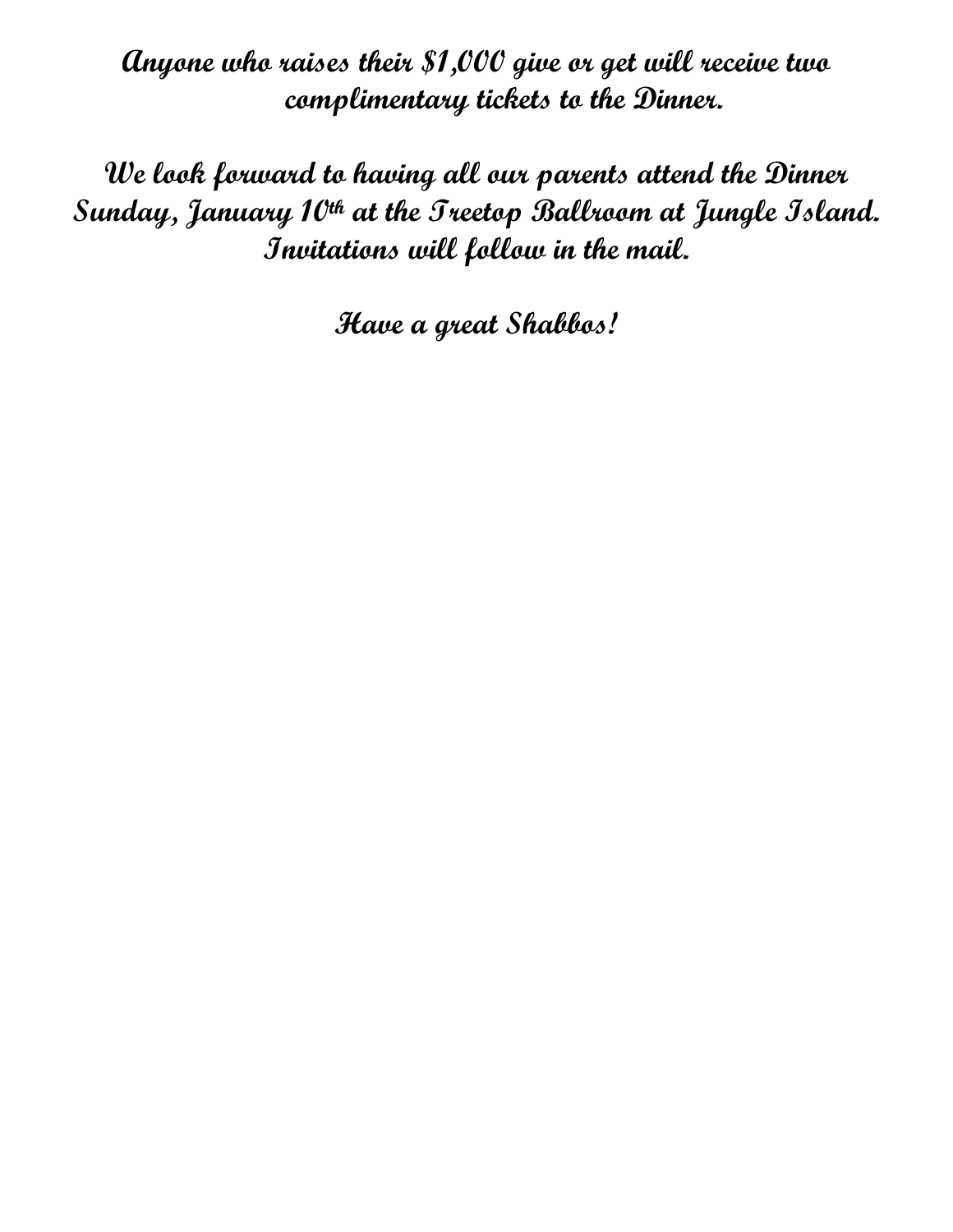

Rabbi Kalman Baumann *Principal*

Rabbi Noam Grossman *Assistant Principal*

Dr. Deborah Lerer *Secular Studies Principal*

Mrs. Naomi Bloom *Early Childhood Director*

Erev Shabbos Parashas VaYishlach 5770

Dear Parents,

The story of Chanuka represents the first real clash of cultures that the Jewish nation confronted. While always tested with the temptation of *Avoda Zara* (idolatry), this was the first time there was a competition for the hearts and minds of the people. Greek culture was the sophisticated, 'modern' approach that unfortunately swayed so many members of the Jewish people.

Since that time, especially in the Diaspora, Jews, especially parents, have had to traverse the narrow bridge of maintaining a passion for Torah and Mitzvos while existing within the wider culture. For much of our history, the rejection and persecution by the non-Jewish world held involvement of Jews in the non-Jewish culture to a minimum. In our day, however, blessed to live in a more enlightened world, our involvement is only limited by the restrictions we place upon ourselves.

In a Yeshiva Day School, we walk that tightrope every day. We raise Bnei Torah who can function successfully in the modern world. Functioning successfully has as its very foundation, the ability to read and comprehend the English language. In addition, many of the values we wish to impart to our children are best conveyed through the written word, in attractive, entertaining and appealing books. A school book fair lies at the heart of sparking the desire to read, which leads to an enhanced ability to read.

Our Book Fair is currently underway. The Book Fair room welcomes its visitors with extensive displays of books, whetting the children's appetites for investigating new fiction, non-fiction, history, science, picture books, etc. Our committee has worked hard at winnowing out books and selections that are not appropriate for our families. It is, nevertheless, so important for you, the parent, to be involved in your child's Book Fair experience. Sharing the visit with your child will make it positive and most memorable.

Children obviously are not always the best judge of which books are best suited for them. You can be of help to them and guide them towards appropriate and worthwhile selections as you share thoughts about the books you see. It's a pleasure to watch parents bond with their youngsters as they chuckle about special books they themselves recall and now want to share with their sons and daughters.

Clearly, your participation at our Book Fair reflects your belief that reading is important, that it is fun, that books are precious possessions. One cannot underestimate the positive impact of joining a child in any educational endeavor. The Book Fair is right here in school, convenient, and a terrific opportunity to validate the importance of reading and for you and your children to be together for a special time.

May our joint efforts to produce well balanced, proud and educated Jews, continue to bear fruit.

Best wishes for an outstanding Shabbos,

au

Rabbi Kalman Baumann Dr. Deborah Lerer

Principal Secular Studies Principal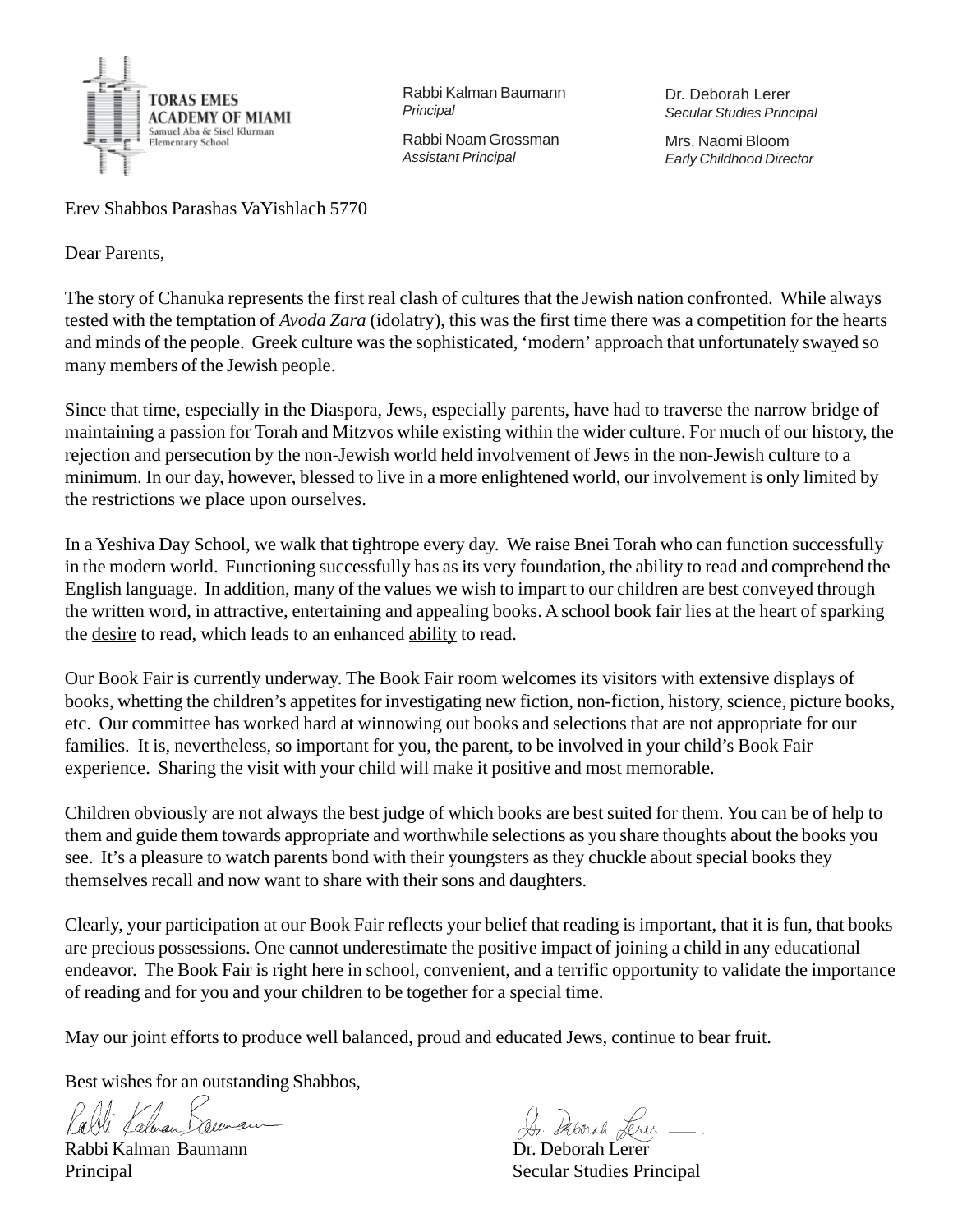# PROJECT S.I.R. AT TORAS EMES



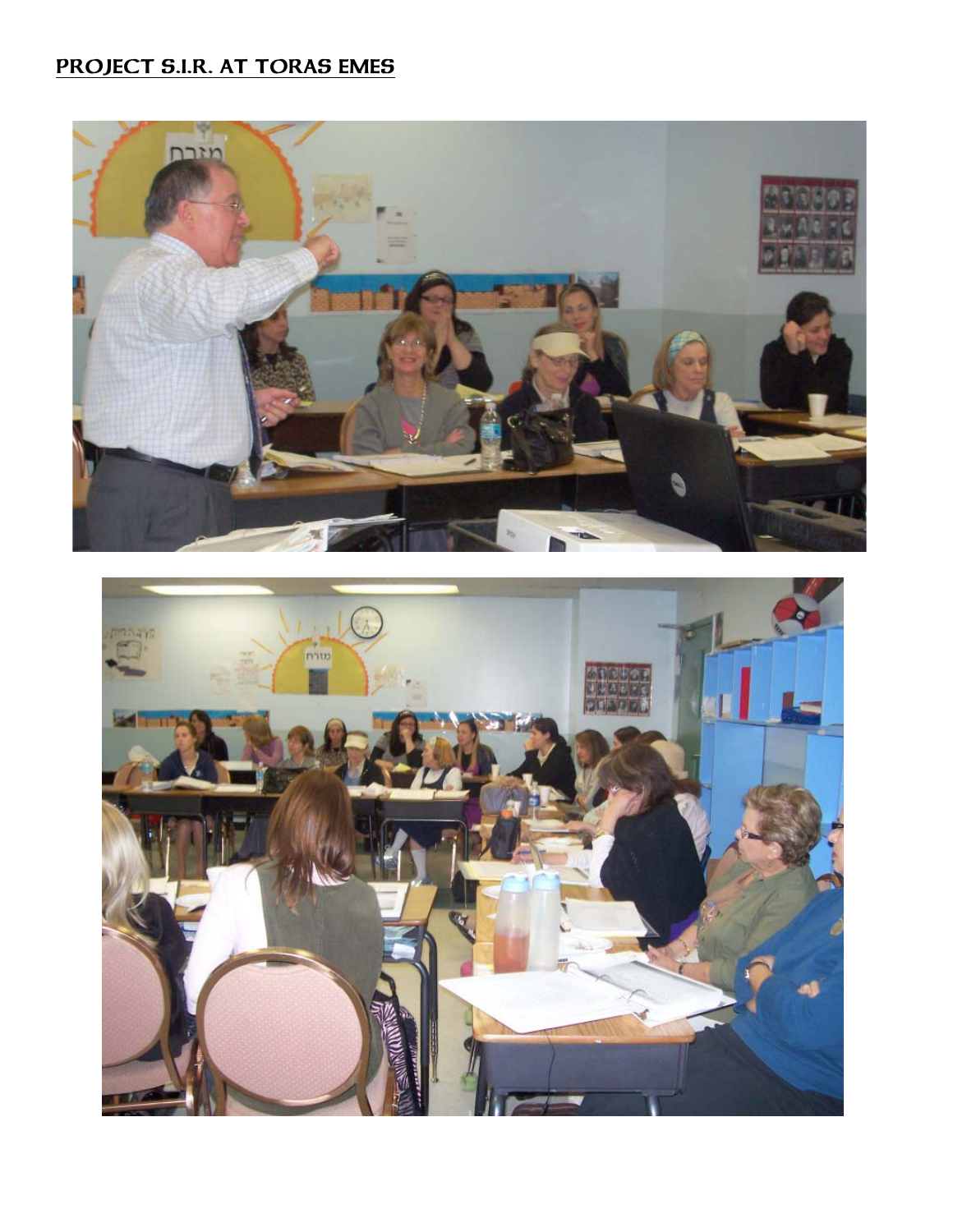## MASMIDIM PROGRAM